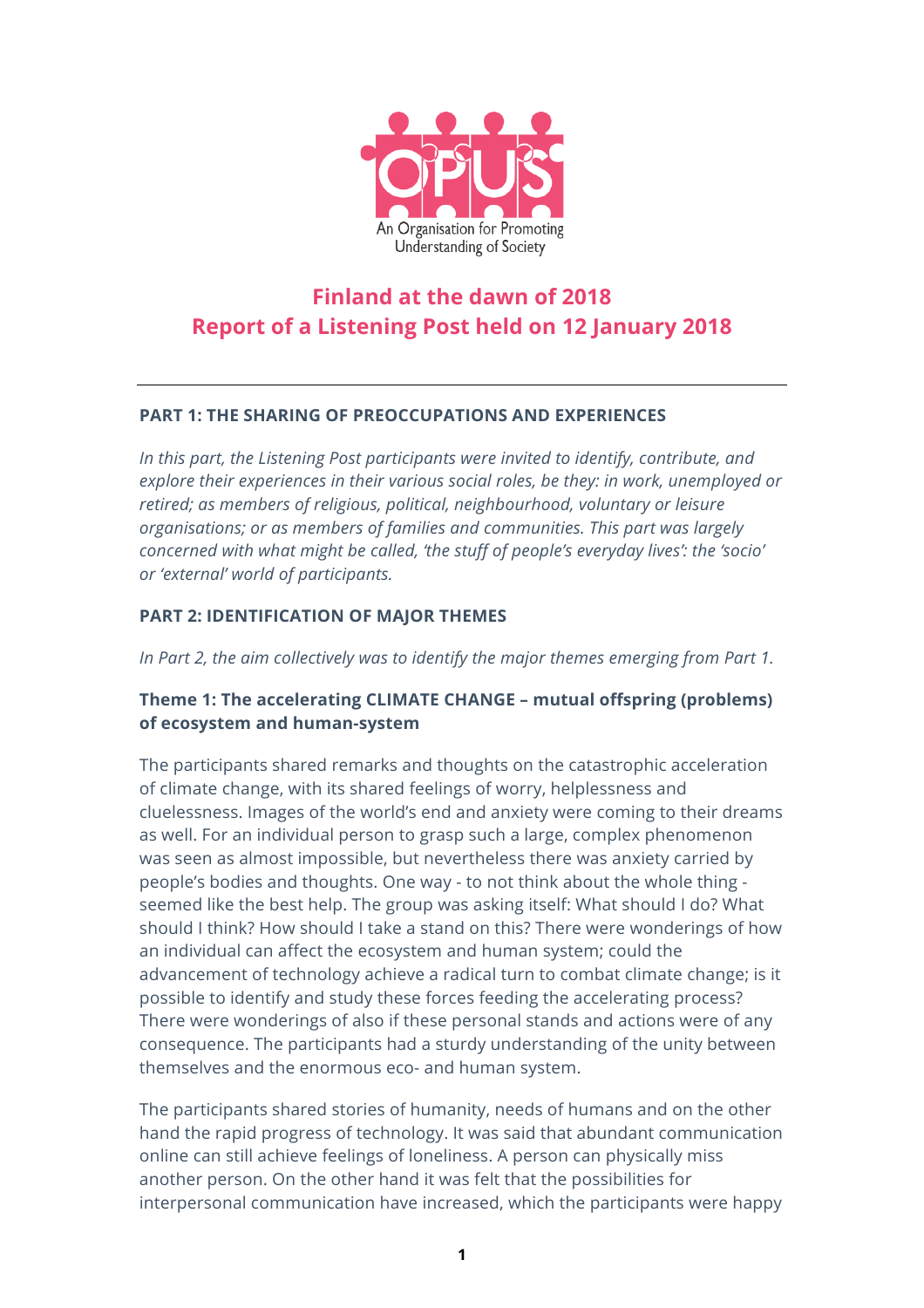about. Talk was shared on the difficult situations posed by technological devices, when they weren't working. These events provoked feelings of ignorance. There was talk about the slow adaptation of human (nature) and the rapid process of technological advancement. Technology doesn't replace basic needs of people: the need for closeness and love. Technology then both separates and joins people together. The perceptions of humankind becoming separated from their own nature, own humanity was shared between the older generations of participants. The pros of technology, digitalisation and robotics were still acknowledged. The basic needs coming from within one's humanity were recognised: ME-feeling was felt important, as well as the need to be loved, fed and safe. The participants talked about the tension between change and stagnation, between preserving and changing, between old and new.

## **Theme 2. Different age, different time**

The participants discussed different ages and the differing energies between different ages. A perception was brought forward about the 60-100 age, that involves a lot of new kind of energy in comparison to the people generations ago that were of the same age. There was talk about how 60y-100y old people have a historical link to the past as well as a shared vision of the future. This generation has a slowness and wisdom of experience, that is needed in modern times. One wishes to share that wisdom, but are there listeners? Who cares? There were thoughts about the kind of future that is possible to build from within this generation. Are there adventures ahead? There were thoughts on how much it is up to this generation itself to achieve?

The participants talked of the experience where a person can live simultaneously within different times. There is a slowly progressing time, especially when one visits one's parents. There is a fast-progressing time, when doing interesting things. Time of the daily life is chronological, and Kairos-time is experienced every now and then: something happens when the time is right for it. The participants felt that time feels differently in us all. We are in touch with the slowly progressing time of our mothers, and at the same time we see the fast, future-oriented progression of time in our grandchildren's rapid growth. One participant talked how this Listening Post space was a very slow, calm atmosphere to share thoughts. They held birthday parties in this same space, which were full of hustle and bustle, fastness and a different world of sound. Time for different generations is like a chaotic beginning and a calm finity at the same time.

#### **Theme 3: Between safety and unsafety**

Participants talked about the need for a mental safe place, and the fear of loneliness. There was anxiety about the fear of loneliness, and at the same time wonder about whether there is anything to do about this feeling. Who to attach to? How to make sure there was more ME-feeling, the feeling of communal belonging? How to find a group that cares? The participants wondered how to influence societal development - so that structures, laws and culture could give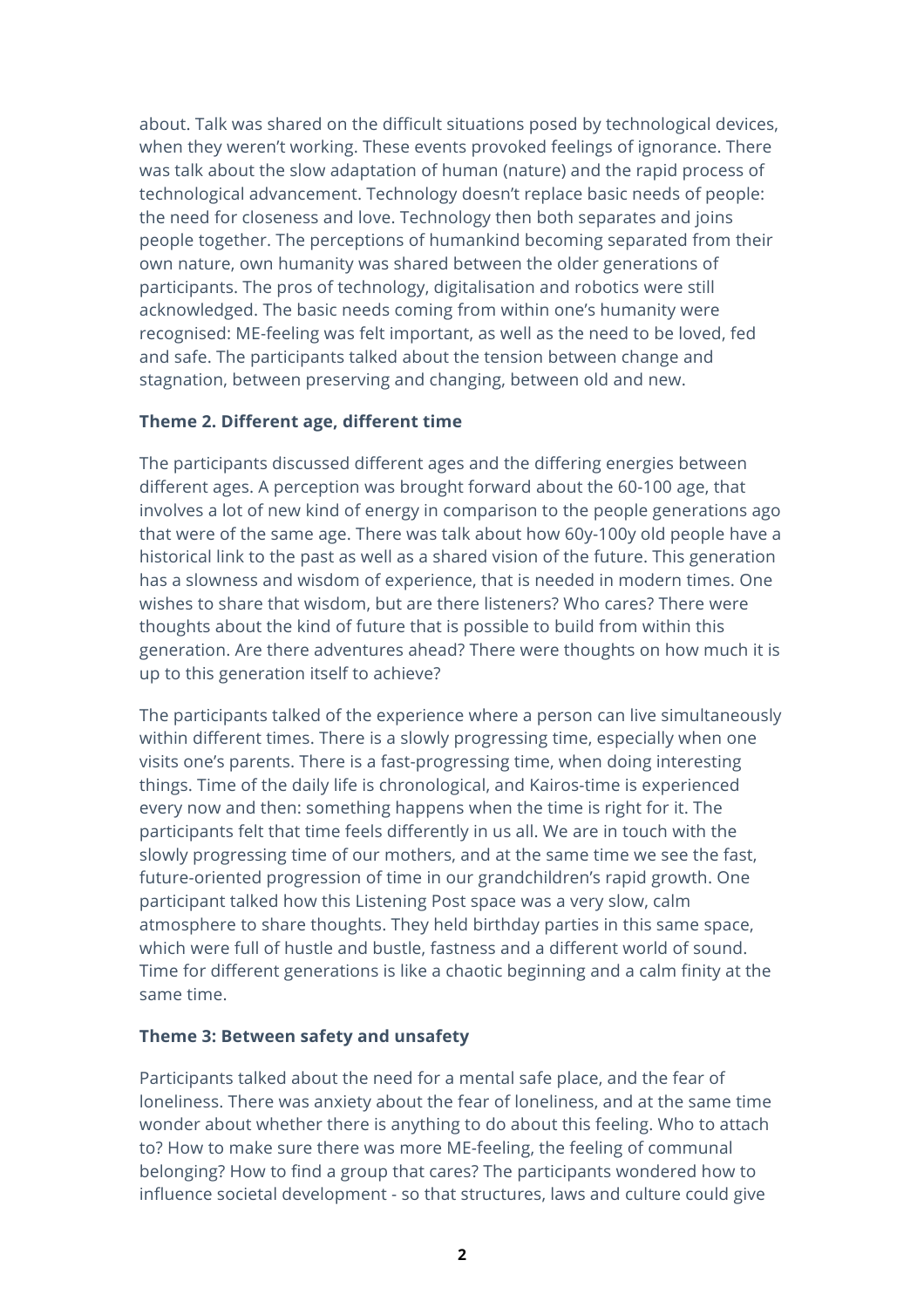birth to places and spaces fulfilling the communal experience of an individual and their need for belonging. Arts and crafts as a hobby were seen as an action that creates deep feelings of safety and humanity. How could the energy created from fear of loneliness be transformed to help finding these mental safe places, safe havens?

The participants talked about in between-ness and the necessity of building bridges. Relationships bring about a space in-between and this is significant in interpersonal communication. That what is in between (in between person and another person, in between person and nature) determines what happens and emerges / comes about and stays on. Communication, words, gestures, tones of voice are in this in-between space. Their quality matters. An ethically built inbetween space can achieve good, right, and beautiful things. The participants talked about the need of building bridges between different dimensions: between the young and old, between humans and technology. The in-between space between two opposites is what matters. That something which is in between us, should provoke curiosity, and should be seen as significant and impactable by anyone with their own actions. The in-between space is like a demilitarised zone where negotiations occur (Winnicott).

## **Theme 4: The Missing theme = desire and will; a new ethic**

The final statements raised the idea that we weren't talking about desires and wills of people. A thought about a new ethics was brought forward; only serving the holistic entirety is right and good. (?) There was wonder about the fact that today, things that were bad before can be good and the other way as well. There were thoughts about conflicts of values and their consequences.

# **PART 3: ANALYSIS AND HYPOTHESIS FORMATION**

*In Part 3, the participants were working with the information resulting from Parts 1 & 2, with a view to collectively identifying the underlying dynamics both conscious and unconscious that may be predominant at the time; and developing hypotheses as to why they might be occurring at that moment. Here, participants were working more with what might be called their 'psycho' or 'internal' world: their collective ideas and ways of thinking that both determine how they perceive the external realities and shape their actions towards them.*

## **Hypothesis 1:**

Our society and culture has slowly built itself into a great complex of systematic processes - a Cluster that directs human behaviour. This Cluster (culture, strength) self-orients towards an indeterminate direction and evokes feelings and states in people, sometimes of anxiety, sometimes of joy and content. An individual has no contact with this Cluster other than feeling that they are a part of it. The individual doesn't know what this Cluster does. This is also the reason for the ambiguity of feelings - on whether they can trust to drift along with this Cluster.